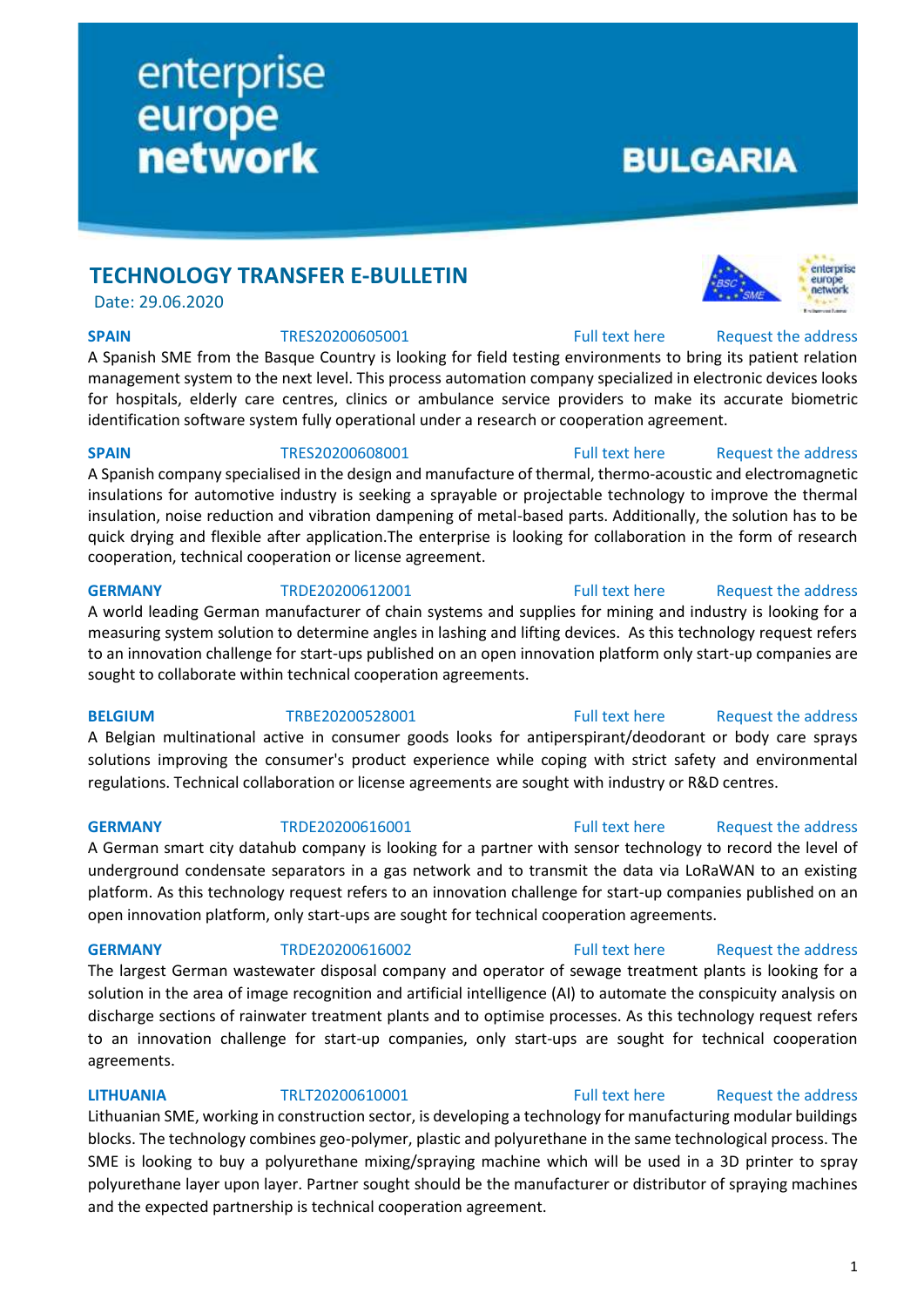### **FRANCE** TRFR20200616001 [Full text here](https://een.ec.europa.eu/tools/services/PRO/Profile/Detail/7f0a55d1-3a04-4d4b-9ea2-772e7398245e) Request [the address](http://www.een.bg/index.php?option=com_rsform&formId=13)

An innovative French SME is developing and producing environmental friendly products like de-icing salts, weedkillers or active substances for gardens and agriculture.The production of these compositions uses organic acids now produced in the chemical industry from non-renewable sources. The SME is looking for organic acids produced from renewable sources like straw, wood,... through a biomass process. Partnership can be considered via manufacturing, technical, R&D agreement.

### **UNITED KINGDOM** TRUK20200616001 [Full text here](https://een.ec.europa.eu/tools/services/PRO/Profile/Detail/ef378c63-544b-4e71-8ccc-1cbc6c4ee7d9) Request the address

A small UK consultancy and technology developer is working with early adopters interested in hydrogen fuel cell (HFC) generators 10 kW and up. Indeed, existing HFC generators are rare and not so powerful. The SME has an immediate need to rent HFC generators of a total capacity of 60kW. Manufacturers of HFC generators are sought for commercial agreements with technical assistance. The technology roadmaps and early market pull will be discussed and business built to exploit these opportunities.

### **THE NETHERLANDS** TRNL20200603001 **Full text here** Request the address

A global operating medical device producer with sites in the Netherlands is looking for a robust technology to enable remote monitoring of inventory consumption of their medical devices in hospitals. Due to the sensitive area of usage, the requested solution must adhere to local regulatory requirements. The company is looking for a collaboration with industrial partners and envisions a commercial agreement with technical assistance, a license agreement or a technical cooperation agreement.

### **THE NETHERLANDS** TRNL20200609001 [Full text here](https://een.ec.europa.eu/tools/services/PRO/Profile/Detail/4cebfb4f-850a-410b-90df-aef0d9853807) Request [the address](http://www.een.bg/index.php?option=com_rsform&formId=13)

The Dutch training and education company is looking for an IT-based instrument and technology to measure current and required knowledge, skills and personality traits and the skills gap, while taking into account the specific future circumstances of the organization where those employees work. Cooperation with partners is sought and a license or technology agreement is foreseen. This request refers to an innovation challenge published on an open platform.

### **GERMANY** TRDE20200625001 [Full text here](https://een.ec.europa.eu/tools/services/PRO/Profile/Detail/a32c41a1-fa2b-4f19-9e11-da049fe5978d) Request the address

The German hub of an international company is transforming a former industrial site into an innovative circular creative workspace. The goal is to realise this with a zero emission and carbon-free energy grid. The site will be available as a test bed for energy pilot projects and new ideas. As this request is part of an open innovation challenge targeted towards start-up companies, only start-up companies with relevant energy solutions are sought for technical cooperation.

### **CHINA** TRCN20200617001 [Full text here](https://een.ec.europa.eu/tools/services/PRO/Profile/Detail/c92a766c-2d00-4acd-9f22-6a1e0938d054) Request the address

This is a Chinese company specialized in designing and manufacturing of household appliances. According to the company development strategy, they seek novel combustion system optimisation solution applied to gas water heaters from the European market. The Chinese company prefers the commercial agreement with technical assistance cooperation method.

This is a Chinese company specialized in designing and manufacturing of household appliances. Currently, the Chinese company seeks long-distance air supply technology to be applied to air conditioners from the European market. The needed technology could increase air conditioner working area effectively. The Chinese company prefers the commercial agreement with technical assistance cooperation method.

# **CZECH REPUBLIC** TOCZ20200616001 [Full text here](https://een.ec.europa.eu/tools/services/PRO/Profile/Detail/b2d53132-51c8-473f-a02c-021dac439024) Request the address

A Czech family run SME has developed a high quality organic stimulator of growth for bio vegetables, fruit, vine and other crops which is applied on soil and on the leaves of plants based on extracts from vermicompost. The SME is looking for growers of organic vegetables, fruit and vine interested in testing the product on specific plants and later exploiting that via closing a commercial agreement with technical assistance.

### 2

# **CHINA** TRCN20200605001 [Full text here](https://een.ec.europa.eu/tools/services/PRO/Profile/Detail/8dee33df-f337-40d0-958b-466a49453426) Request the address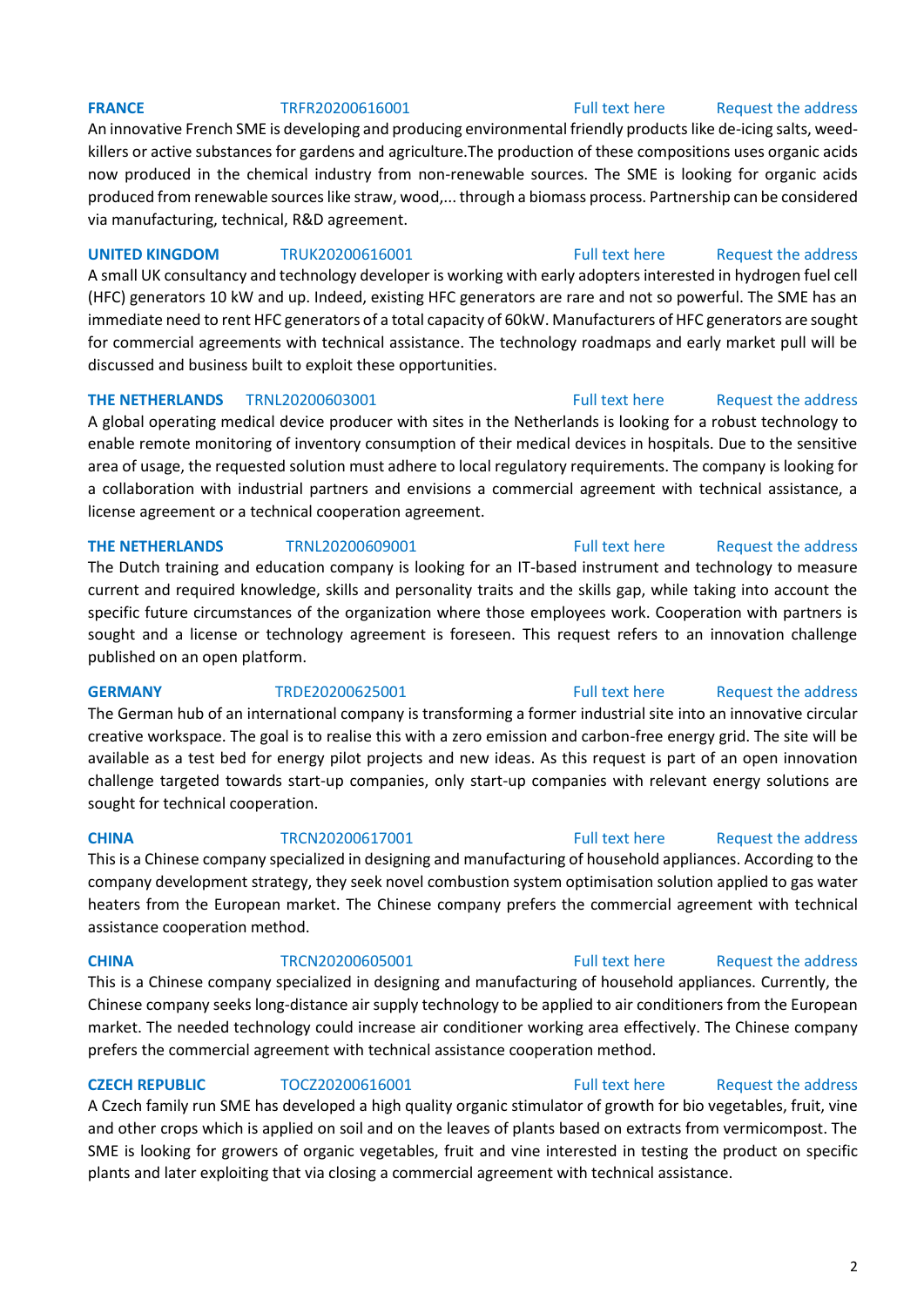### **SOUTH KOREA** TOKR20200506001 [Full text here](https://een.ec.europa.eu/tools/services/PRO/Profile/Detail/0f7e0620-3ffa-4f44-9431-1b14b247623b) Request the address

A Korean company specialised in in-vitro diagnostics is looking for partners, interested in developing and commercialising aptamer immuno-PCR technology. This technology can detect not only prostate cancer but other types of cancers with 1000 times more sensitivity than the existing test technology, ELISA (Enzyme-Linked Immunosorbent Assay). The company prefers partners specialised in cancer diagnostics and in-vitro diagnostic kits under commercial, license, or research cooperation agreement.

### **POLAND** TOPL20200108001 [Full text here](https://een.ec.europa.eu/tools/services/PRO/Profile/Detail/87ae9433-8553-4a2f-84e7-1f4359731896) Request the address

A Polish SME specialized in the construction and building of machinery and equipment for a specific customer order offers innovative, multi-level, automated bicycle parking,which gives the opportunity to safely leave bicycles as well as to optimal use of urban space. The company is looking for individual partners, local government, institutions as well as universities all over the world under commercial agreement with technical assistance.

**RUSSIA** TORU20200531001 [Full text here](https://een.ec.europa.eu/tools/services/PRO/Profile/Detail/a770faae-3af7-4c14-b8d8-c03575df6312) Request the address A Russian company specializing in innovation has developed surgical heliums against adhesions. The antiadhesion gel contains hyaluronic acid, which promotes better tissue regeneration after abdominal, laparoscopic, or endoscopic operations. The company is looking for partners in Europe to conclude a manufacturing agreement.

### **UKRAINE** TOUA20190730002 [Full text here](https://een.ec.europa.eu/tools/services/PRO/Profile/Detail/6439a9a7-0c63-484a-99f9-d95f50ce10f9) [Request the address](http://www.een.bg/index.php?option=com_rsform&formId=13)

A Ukrainian R&D institution working in a field of machine-building offers the technology for the production of carbon nanotubes (CNTs). CNTs are synthesized through the process of hydrocarbon catalytic pyrolysis. They can be used as additive seals to facilitate the working of the aircraft or gas turbine engines. The R&D institution is looking for partners to conclude manufacturing or technical cooperation agreement.

### **UKRAINE** TOUA20200513001 [Full text here](https://een.ec.europa.eu/tools/services/PRO/Profile/Detail/7726fa33-45bb-4d7a-bbb8-98606201abc9) Request the address

A Ukrainian scientist, Doctor of Engineering, has founded a new network science-intensive technology with many applications designed to solve problems of effective control of discrete processes for different purposes. It allows to find optimal strategies of control of many discrete technological and information processes (DTIPs) that can be endless stationary, limited in time. The scientist offers license agreements to industrial partners.

UKRAINE TOUA20200527001 [Full text here](https://een.ec.europa.eu/tools/services/PRO/Profile/Detail/e97c28dd-d7eb-499b-a0ed-e2f0dc6a4082) Request the address A Ukrainian University has developed micro/nanopowders with bright red luminescence based on bismuthcontaining phosphors to companies, research groups and universities. The proposed phosphors have an outstanding chemical and thermal stability, low cost and enhanced luminescence. It is envisaged that the partnership will take the form of commercial agreements with technical assistance or research cooperation agreement.

### **UKRAINE** TOUA20200528001 [Full text here](https://een.ec.europa.eu/tools/services/PRO/Profile/Detail/43b1e400-9e40-4eec-bc5b-53f585fd31cf) Request the address

A Ukrainian university has developed a device to be used for the manufacturing of metal-foils with layered coating of silicon carbide, chromium carbide or tungsten carbide by vapor-phase deposition method without mercury electrical contacts. In existing similar equipment the mercury contacts are usually used. They seek partners to improve the device via research cooperation agreement or/and to introduce the device via commercial agreements with technical assistance.

### **UKRAINE** TOUA20200616001 [Full text here](https://een.ec.europa.eu/tools/services/PRO/Profile/Detail/a249e233-6538-433b-b511-99137da6903e) Request the address

A Ukrainian University offers turbine generators based on vortex turbines which are a highly efficient source to produce electrical energy from the energy of compressed gas or steam and can be used for a wide range of purposes. The University is looking for partners interested in a commercial agreement with technical assistance.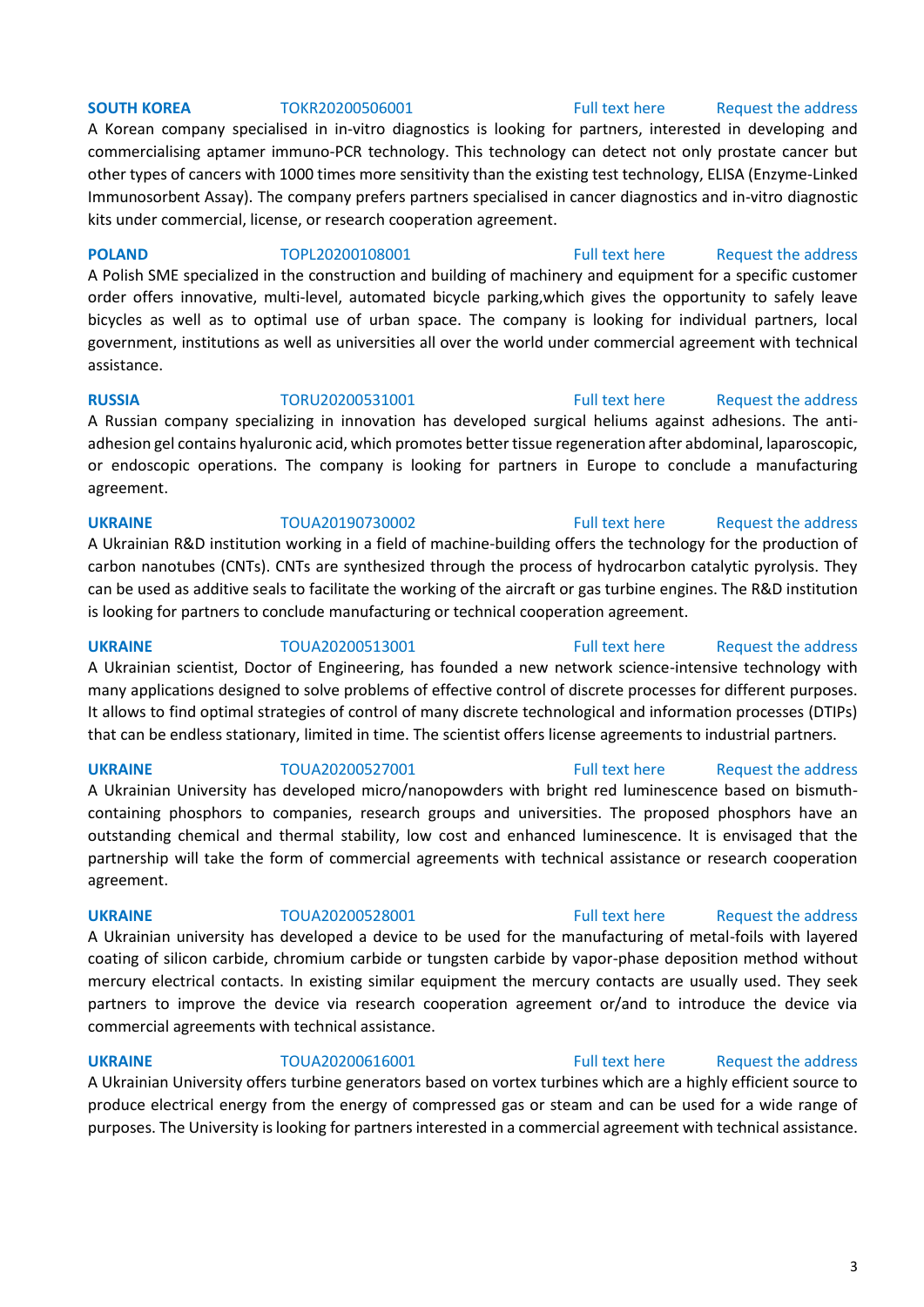**POLAND** TOPL20200508001 [Full text here](https://een.ec.europa.eu/tools/services/PRO/Profile/Detail/c09a55d9-db43-469d-9865-fd98de2b06a2) Request the address

The Polish independent start-up and the public national research institute from the biotechnology branch has developed a new generation of the innovative diagnostic tumors' markers for medical applications. They are looking for investors willing to take a part in further products' development in return for equity in the enterprise. Joint venture agreement is a type of the considered partnership.

**POLAND** TOPL20200603001 [Full text here](https://een.ec.europa.eu/tools/services/PRO/Profile/Detail/1d7bcf91-f9b1-4ca6-bf32-a8d687812628) Request the address The Polish independent start-up and the public national research institute from the biotechnology branch have developed a new generation of innovative ventilator, portable respirator to treat Covid-19 patients with respiratory dysfunctions using a new innovative source of ultra-pure oxygen. They are looking for investors

willing to take part in further products' development in return for an equity in the enterprise. Joint venture agreement is a type of the considered partnership.

**GERMANY** TODE20200608001 [Full text here](https://een.ec.europa.eu/tools/services/PRO/Profile/Detail/1f7a3cac-37a5-40b1-8f02-d636774403ba) Request the address An innovative SME based in Germany has developed and manufactured pressure amplifiers integrated in hydraulic cylinders. Thanks to integration, high pressure remains only in the cylinder with no external high pressure components. The product allows downsizing of cylinder / system while keeping the same force or getting more force out of existing system. They are looking for manufacturers of hydraulic cylinders for joint market approach based on a commercial or technical cooperation agreement.

**GREECE** TOGR20200604001 [Full text here](https://een.ec.europa.eu/tools/services/PRO/Profile/Detail/da76fea5-0790-4848-8ced-616caef4b32d) Request the address A Greek university has developed a novel device for detecting COVID-19 in 1-3 minutes, costing € 2-3 per sample, with a capacity of 100 per hour, as well as catching infections early on. The Greek university is interested in finding partners for conducting clinical research under technical cooperation agreements and manufacturers for massive production and commercial exploitation.

**SPAIN** TOES20200521001 [Full text here](https://een.ec.europa.eu/tools/services/PRO/Profile/Detail/430d3965-e5e8-4e2f-88e5-fe67f65ec373) Request the address A Spanish company, specialized in IT consulting services, has developed an innovative cloud computing solution that is able to execute online and batch programs currently being carried out on big IBM mainframes. The offloading of these processes on a cloud of cheap servers reduces mainframe millions instructions per second consumption, providing huge savings. The company is looking for international ICT integrators willing to collaborate under license agreement.

Spanish manufacturer of security software solutions has developed a modular visibility and access control solution for corporate networks. This innovative solution with a modular approach allows to know information and operational technology devices connected to the network, achieving implementation processes to be fast and simple and preventing impact on productive environments during deployment. The company is looking for license agreements.

A company from Western Poland specialised in production of graphene is looking for industrial and R&D partners interested in further development of the product (e.g. looking for new applications as well as testing the existing ones in real-life conditions). The offered graphene products are characterised by much better properties than the ones obtained in traditional way. The cooperation will be in the form of research or technical cooperation agreements.

### **SWITZERLAND** TOCH20200604001 [Full text here](https://een.ec.europa.eu/tools/services/PRO/Profile/Detail/9c563e44-959a-4623-8d0d-24a00c6bd664) Request the address

A Swiss SME active in the remediation of contaminated sites offers a solution for soil and wastewater treatment based on chemical oxidation processes. The processes can be applied for the rapid treatment of a wide range of contaminants (e.g. petroleum waste, hydrocarbons, polychlorinated biphenyls, herbicides) from 1 ppm up to 10% with a conversion rate of up to 97%. The company searches for partners/representatives for license, joint venture, commercial or technological cooperation agreement.

### 4

# **SPAIN** TOES20200617001 [Full text here](https://een.ec.europa.eu/tools/services/PRO/Profile/Detail/369b9c16-7867-46e7-b588-78694134a54e) Request the address

# **POLAND** TOPL20200615001 [Full text here](https://een.ec.europa.eu/tools/services/PRO/Profile/Detail/a346987c-68fd-44f5-98a2-2fc1eb1a6f27) Request the address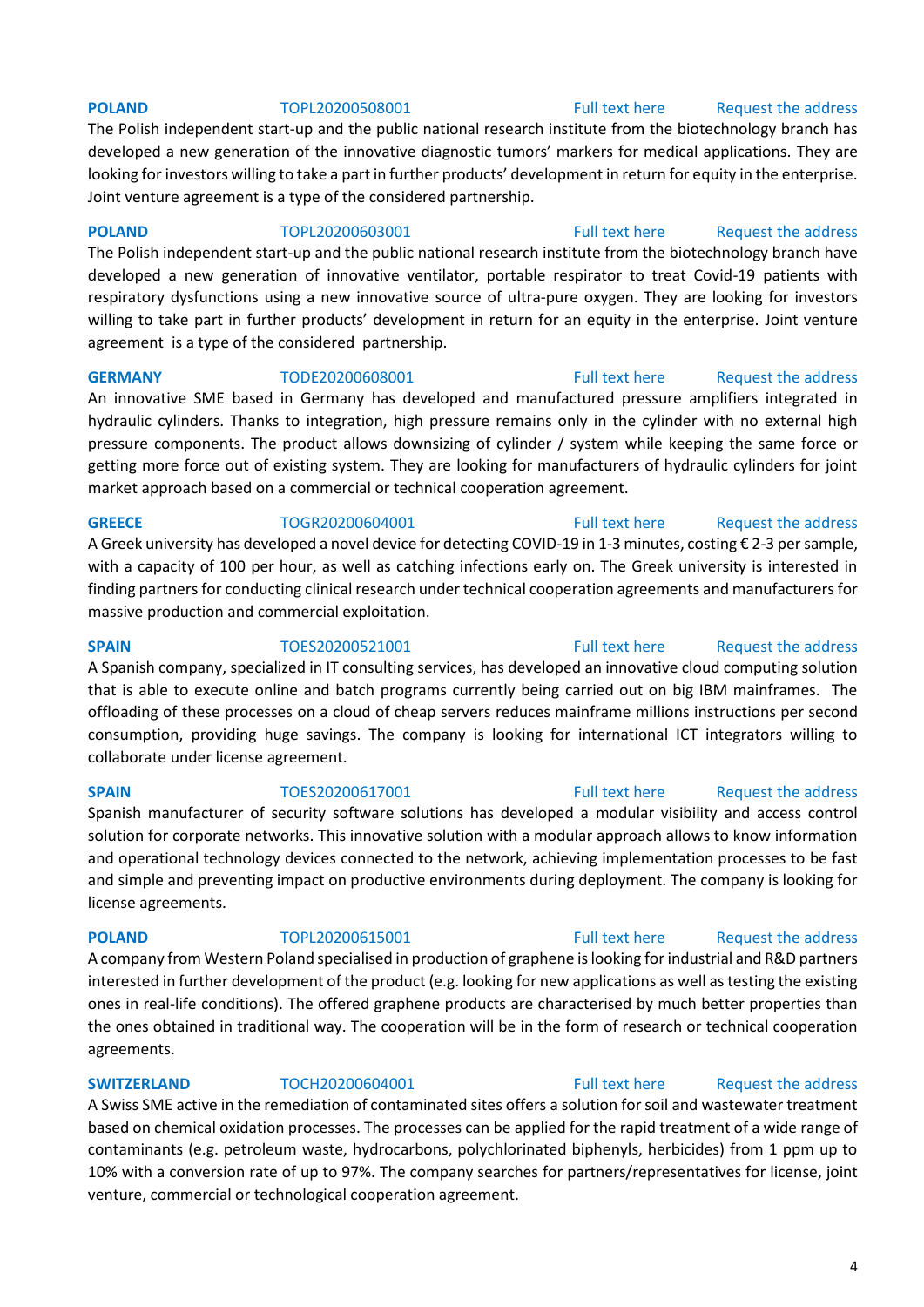A Swiss SME active in the remediation of contaminated soils offers a physicochemical solution for rapid in-situ decontamination and washing of railway ballast, soil decontamination and treatment of herbicide leftovers in soil and groundwater. The processes can be applied for the rapid treatment of contaminants up to 10% with a conversion rate of up to 99%. The SME is looking for partners/representatives for license, joint venture, commercial or technical cooperation agreements.

### **ITALY TOIT20200508001** [Full text here](https://een.ec.europa.eu/tools/services/PRO/Profile/Detail/8d117238-f4b8-40c0-a595-d716714609bc) Request the address

An Italian SME, specialised in additive manufacturing, has developed a way to manufacture highly detailed and realistic 3D printed models of human organs. The technique is based on a combination of technologies and materials to realize soft and hard tissues, enabling the surgeons to better plan therapeutic approaches, reduce operation time and costs, and increase the success chances of operations. The company is looking for partnership under research cooperation agreement.

### **TURKEY** TOTR20191212001 [Full text here](https://een.ec.europa.eu/tools/services/PRO/Profile/Detail/5ed8b040-c5d4-4899-a03b-57d0caa20d76) Request the address

An innovative Turkish company developed a hygiene air handling unit (Hygiene AHU) that is used in all operating rooms requiring sensitive and sterile conditions like food, pharmaceutical and chemical industries, air defense, aerospace and aviation industries, and facilities where sterile applications are made and hygiene conditions are required seeks cooperations under a commercial agreement with technical assistance, license agreement or manufacturing agreement.

### **SLOVAKIA** TOSK20200610001 [Full text here](https://een.ec.europa.eu/tools/services/PRO/Profile/Detail/e2742aa1-0efa-4c5e-b162-8e4e24be3e13) Request the address An innovative method and apparatus for contactless sensing of mechanical quantities have been developed by a team of inventors from an established Slovak university, an established Slovak scientific and research institute and a successful Slovak company. Using the proposed method, it is possible to sense mechanical quantities such as displacement (small deformations of the elastic member) with a high accuracy. The preferred cooperation type is license agreement.

# **SLOVAKIA** TOSK20200611001 [Full text here](https://een.ec.europa.eu/tools/services/PRO/Profile/Detail/1e0f5a8c-430d-4a9b-b228-558a1d02001e) Request the address

The innovative method of production of recombinant hyperthermostable catalase-peroxidase AfKatG from Archaeoglobus fulgidus (with the ability to catalyse efficient degradation of hydrogen peroxide in various conditions, including extremely high temperatures) was developed by a team of inventors from an established Slovak university and an established Slovak scientific and research institute. The preferred cooperation type is license agreement.

An established Slovak research institute has developed polymer nanocomposite with antibacterial properties.The novel hybrid nanomaterial is composed of hydrophobic carbon quantum dots (hCQD) mixed with a polymer of choice (e.g polyamide, acrylics, butadiene, dialkylphtalate, dimethylsiloxanes, isoprene, etc.) in processes allowing manufacturing of different forms - coating, flexible film, foil, fiber and sheet. The research institute is looking for licensees or investor.

### **SPAIN** TOES20200522001 [Full text here](https://een.ec.europa.eu/tools/services/PRO/Profile/Detail/a774ff2a-3a0b-4ac5-b844-fbe37e35a9e1) Request the address

The emergent disease caused by Nosema ceranae is considered a major health problem. Since no clinical signs are associated with the disease, its diagnosis requires the use of transmission electron microscopy or molecular methods, which are expensive and not available in many laboratories. A Spanish university has developed a monoclonal antibody that provides a specific, simple, rapid, and low cost diagnostic for nosemosis. Looking for license and commercial agreement with technical assistance.

**ITALY TOIT20200609001** [Full text here](https://een.ec.europa.eu/tools/services/PRO/Profile/Detail/24538d3c-f8f8-47bf-8269-78a57827e137) Request the address An Italian research center specialized in oncology has developed a novel tool for the evaluation of cognitive impairment that interfere with optimum quality of life. A 18 items questionnaire with score correlated to clinical outcome and indications will be configured in an app for patient reported outcome, allowing remote monitoring.

# **SLOVAKIA** TOSK20200611002 [Full text here](https://een.ec.europa.eu/tools/services/PRO/Profile/Detail/c276d4e4-c7d6-4d5b-bfc5-57fb6c8591ab) [Request the address](http://www.een.bg/index.php?option=com_rsform&formId=13)

### 5

# **SWITZERLAND** TOCH20200612001 [Full text here](https://een.ec.europa.eu/tools/services/PRO/Profile/Detail/6abd425c-4572-4f95-80bf-5d91d3339ff0) Request the address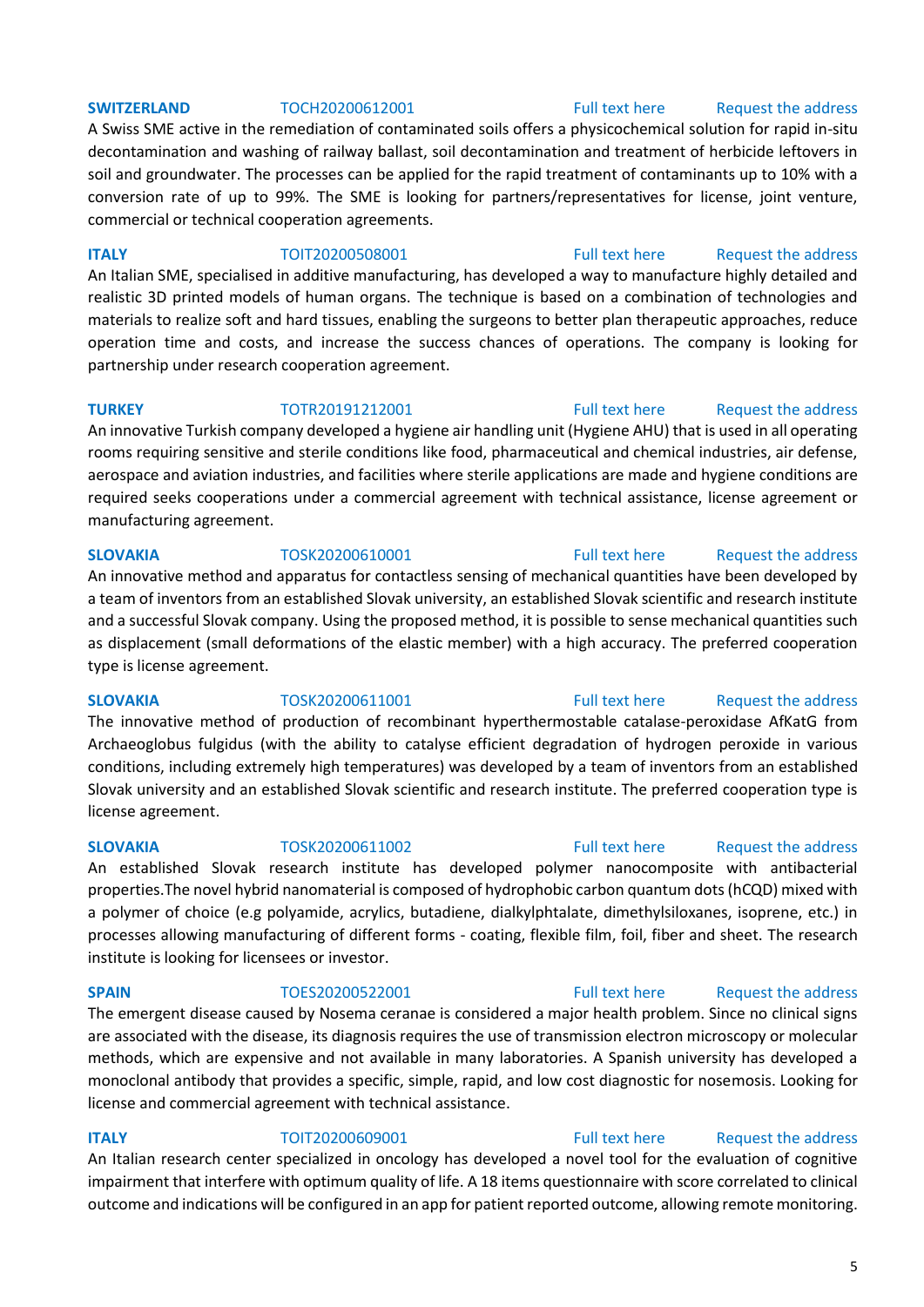The research group is looking for technical agreements or licensing with companies that develop apps for medical applications.

**SPAIN** TOES20200513005 [Full text here](https://een.ec.europa.eu/tools/services/PRO/Profile/Detail/21246b4e-5062-4d5f-bdd2-e912bb608218) Request the address

A Spanish research centre, has jointly developed with a Israeli university, a family of compounds able to inhibit Semaphorin3A fostering nerve regeneration after injury. These compounds can be useful for treatment of ischemic events such as stroke, glaucoma and other optical nerve and retina insults. Biotech or pharmaceutical companies are sought for license agreement and/or research collaboration to perform preclinical assays.

**SPAIN** TOES20200513003 [Full text here](https://een.ec.europa.eu/tools/services/PRO/Profile/Detail/94c4e50e-5918-43df-9d5e-9f41f7801970) Request the address A Spanish research institution has developed an immunochemical method for diagnosis of infections produced by Pseudomonas aeruginosa targeting the main signaling molecules of the pqs Quorum Sensing system. The immunoassay is fast and efficient, with low LOD and adaptable to point-of care devices. Partners from the pharmaceutical or diagnostics industry interested in patent licensing and/or in a research collaboration for the development of its applications are sought.

**SPAIN** TOES20200527002 [Full text here](https://een.ec.europa.eu/tools/services/PRO/Profile/Detail/8678f87b-d340-4574-afdd-4eafaf5a7d0f) Request the address A Spanish public research organisation has developed a novel catalyst, with a simple preparation method, that achieves the removal of 98% of N2O emissions at temperatures below 350ºC, when applied in the so-called "tail gas" of nitric acid production plants (tertiary treatment) and under real manufacturing conditions (presence of water, oxygen and at high speed). Industrial partners interested in the production or use of the catalyst ,under a patent licence agreement, are being sought.

**SLOVAKIA** TOSK20200518001 [Full text here](https://een.ec.europa.eu/tools/services/PRO/Profile/Detail/ef4458a4-97ce-49ef-892c-cba0baaa5519) Request the address Arrangement of multiple cameras in multi-directional stereo camera system has been developed by a team of inventors from the Slovak university in Bratislava. Main innovativness is horizontal and spatial arrangement of the cameras on the carrier construction of the regular polyhedron with 360° camera nests. The preferred cooperation type is license agreement, they are looking for licensing the mentioned technology.

### **SLOVAKIA** TOSK20200522001 [Full text here](https://een.ec.europa.eu/tools/services/PRO/Profile/Detail/b3d8b375-3563-43fd-85ae-df87496e0a17) [Request the address](http://www.een.bg/index.php?option=com_rsform&formId=13)

A Slovak research company develops technologies and devices to examine complex consumer behavior in real conditions using consumer neuroscience. The system combines more inputs and methods based on real (hard) data so that the results are proven to be more objective. The preferred cooperation type is license agreement, joint venture or any partner agreement to help the company broaden its activities abroad.

### **SINGAPORE** TOSG20200518001 [Full text here](https://een.ec.europa.eu/tools/services/PRO/Profile/Detail/15674e2a-3ff1-42f4-a67f-7293bbac690a) Request the address

A Singapore software solutions SME operating in the energy and industrial sector has developed a vertically integrated data analytics solution, involving system integration, data visualisation and automated machine learning for further global project implementation. The company seeks to partner SMEs from France or EUREKA participating countries via commercial agreements with technical assistance, with the interest to jointly apply for bi-lateral funding.

### **ITALY TOIT20200507001** [Full text here](https://een.ec.europa.eu/tools/services/PRO/Profile/Detail/74a46cf2-c768-48db-b780-e3763c039dcc) Request the address

The Italian company, working in the railway sector, developed a new system for the acquisition of the geometry and wear of the overhead line. The goal of the tool is the reduction of the constraints of rail operation and ensure greater availability and regularity of the railway infrastructure. They are seeking for a technical cooperation agreement.

# **SLOVENIA** TOSI20200609001 [Full text here](https://een.ec.europa.eu/tools/services/PRO/Profile/Detail/8689f7c7-aec0-4add-843a-91f493f79cee) Request the address

A Slovenian research organization has developed a method for determination of radiation hardness of electronics/materials against neutron and gamma irradiation. All electronics are affected by the radiation including housing, screws, gaskets, etc. The method provides qualitative and quantitative assessment of the radiation hardness and the lifetime of the equipment exposed to radiation. Partners from the nuclear and medical sectors are sought for commercial agreements with technical assistance.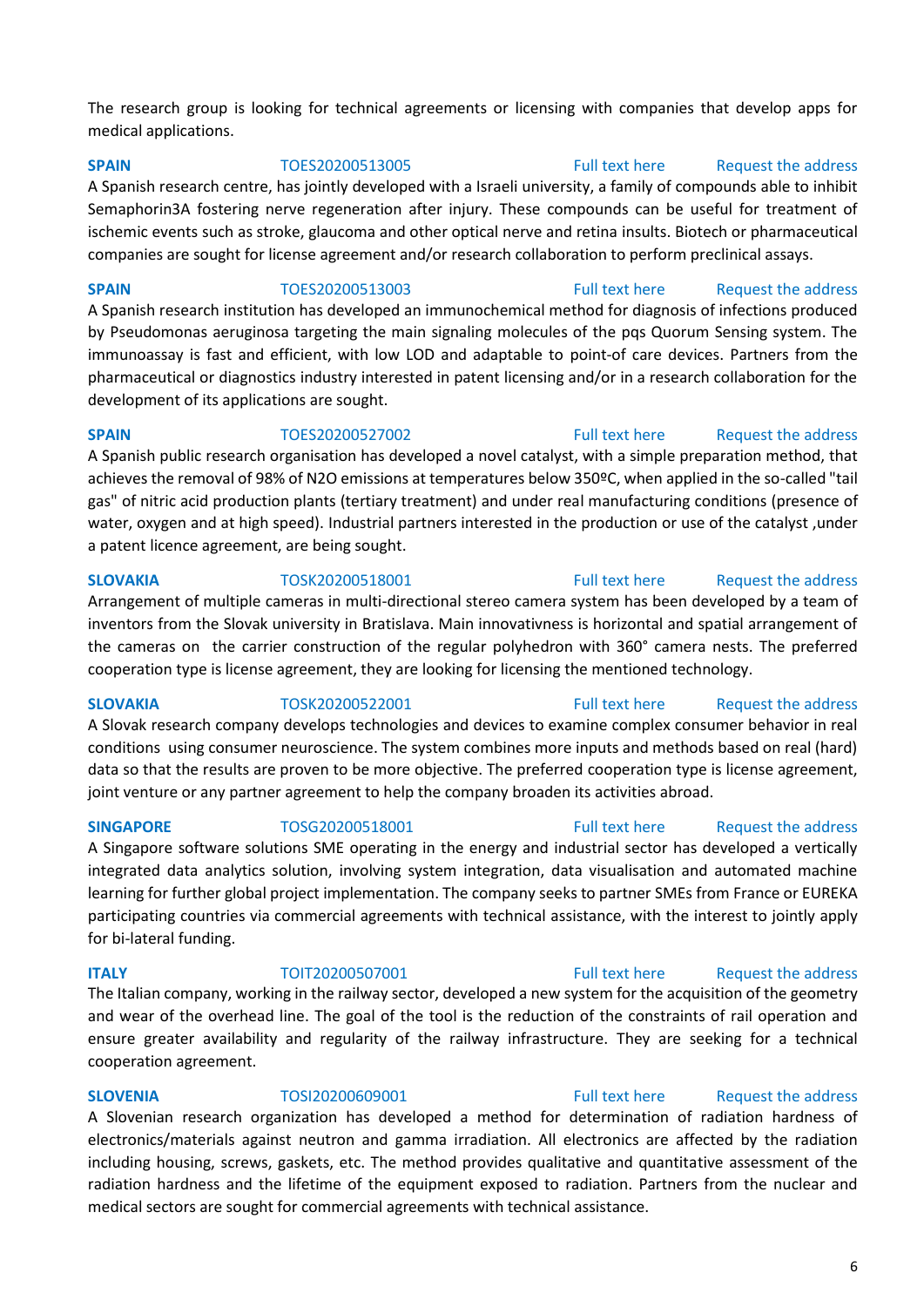A Slovenian public research organization has developed a novel method for measuring the fluorescence lifetime instead of or in addition to its intensity. The method enables the fluorescence lifetime of a sample to be determined without lengthy data acquisition and photobleaching of the sample. Partners are sought among optical instrumentation manufacturers for licensing and technical cooperation agreements.

### **SLOVENIA** TOSI20200608001 [Full text here](https://een.ec.europa.eu/tools/services/PRO/Profile/Detail/81ce7079-79e6-4eed-a1ce-9330667683e6) [Request the address](http://www.een.bg/index.php?option=com_rsform&formId=13)

A Slovenian research organization has developed a new series of plasmids for advanced genetic modification of lactic acid bacterium Lactococcus lactis. The method is useful in the dairy industry as a cell factory and as a host for recombinant protein expression. Partners are sought in industry and academia in biotechnology for technical and research cooperation agreements.

### **SLOVENIA** TOSI20200417001 [Full text here](https://een.ec.europa.eu/tools/services/PRO/Profile/Detail/abe7693d-f810-43df-80ae-7cde8e413142) Request the address

A Slovenian public research organization has developed a method of improving the wetting properties of surfaces by modifying the contact angle appropriately. In printed electronics applications the formation of nanotextured polymeric layers providing well-defined wetting conditions is required for high printing resolution and high stability upon drying. Partners are sought for licensing, technical and research cooperation agreements.

### **SWITZERLAND** TOCH20200617001 [Full text here](https://een.ec.europa.eu/tools/services/PRO/Profile/Detail/9aa7bbb8-c91e-4456-9394-00140c6e3f7a) Request the address

A Swiss organisation for economic promotion offers a platform to provide companies with the possibility to test and develop their innovation and technology in smart farming on real farms. This enables companies to develop their technology faster than testing in lab conditions and supports the acceptability of end users through joint tests. The Swiss organisation is looking for smart farming companies for research cooperation agreements.

**FRANCE** TOFR20200615001 [Full text here](https://een.ec.europa.eu/tools/services/PRO/Profile/Detail/30a8ab7c-ca32-48d0-bc2d-0bb168f7cf37) Request the address A French SME proposes a technology to rapidly detect texts and spoken content related to potential threats in multiple languages. The solution is also used to identify critical incidents for emergency response, to anticipate changes and innovations through yield optimization tools for industrial purposes and for all legal aspects with a textual information system. The company is looking for partners for commercial agreements with technical assistance.

A German research institute conducts research in the areas of energy, health and matter. A project output is a newly developed dimension of resistance measurement. The device is able to automate the measurement of a full set of electrical parameters for a comprehensive electrical sample characterization in the field of thin film characterization, wafer and device testing, and materials research. Partners are sought for a commercial agreement with technical assistance or a licence agreement.

**SPAIN** TOES20200519001 [Full text here](https://een.ec.europa.eu/tools/services/PRO/Profile/Detail/568d24bc-5b9d-43a8-811a-9d910da49a92) Request the address Founded in 1986, the Spanish SME has been widely involved in industrial transformation of different sectors and activities. Evolving from operational technologies (OT) to Internet of Things (IoT) and Artificial Intelligence (AI), they have gained experience and specialisation in the field of industrial assets tracking technology solutions. They are looking for partners with industry relations, for cooperation under commercial with technical assistance or technical cooperation agreements.

A Czech research institute has developed and successfully prepared new hydrothermally stable metal-organic frameworks (MOFs). These metal-organic frameworks have application potential for gas storage and separation, membrane fillers, catalysis, lithium batteries, proton conductors, sensors, and drug delivery systems. The main advantage of the solution is introduction of phosphinic acid groups. The researchers are looking for partners interested in research or technical cooperation.

# **GERMANY** TODE20200114001 [Full text here](https://een.ec.europa.eu/tools/services/PRO/Profile/Detail/594dc638-b43e-473a-8602-66391baacbad) Request the address

### **CZECH REPUBLIC** TOCZ20200608001 [Full text here](https://een.ec.europa.eu/tools/services/PRO/Profile/Detail/807eafdb-83f9-4d87-a81f-16860351b2ba) Request the address

### **SLOVENIA** TOSI20200603001 [Full text here](https://een.ec.europa.eu/tools/services/PRO/Profile/Detail/01ab1afa-2ffb-41a3-bed6-b407aa59642b) Request the address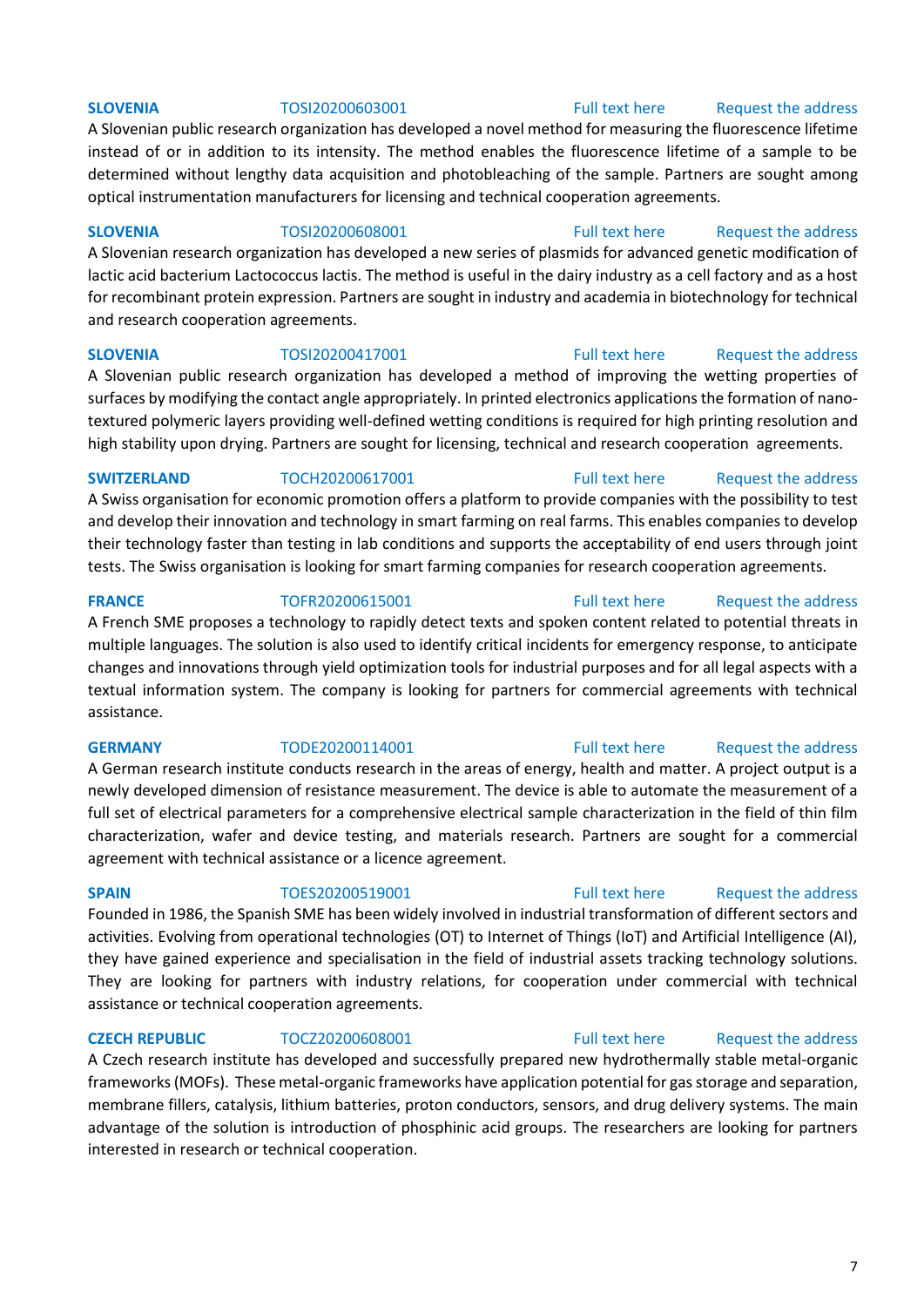### **UNITED KINGDOM** TOUK20200603002 **Full text here** Request the address

A UK company has developed an app that provides surgical and anaesthetic teams with clinical information derived from remote initial consultation, pre-operative assessment and uplifted by digital technology, to create a complete perioperative digital pathway and discharge. The app is part of a broader secure virtual clinic to speed up outpatient care in the wake of COVID-19. They are seeking hospitals to integrate the system via commercial agreement with technical assistance.

**ITALY TOIT20200612001** [Full text here](https://een.ec.europa.eu/tools/services/PRO/Profile/Detail/016f16f3-726a-49fa-ba65-0d4880a42c29) Request the address An Italian company designed a machine to produce surgical masks. The masks are obtained from the overlap of three layers of nonwoven fabric (external Spunbond, Meltblown and internal Spunbond), the insertion of the nose wire and eventually the welding of two elastic ear loops. The machine, capable of a production of 120 pieces per minute, has reduced overall dimensions (8 m x 4,5 m x 2,2 m). They are looking for machine manufacturers for a technical cooperation agreement and a license agreement.

### **THE NETHERLANDS** TONL20200611002 **Full text here** Request the address

A Dutch SME develops and produces precision opto-mechanical modules for alignment, measurement and control, guidance and high precision parts for the semiconductor industry. Most important innovation is their expertise in co-developing and producing the optical modules, software included. The SME is interested in manufacturing agreements with technical assistance for transferring the know-how and technology to a main supplier or original equipment manufacturer in the semiconductor industry.

### **THE NETHERLANDS** TONL20200611001 [Full text here](https://een.ec.europa.eu/tools/services/PRO/Profile/Detail/4c97bbc5-5d84-4fb3-90ae-cce4452de223) Request the address

A Dutch SME develops and produces precision opto-mechanical instruments for the space sector. Most important innovation is their expertise in co-developing of small ruggedized sensitive instruments and producing next generation laser-based modules for satellite applications. The SME is interested in manufacturing agreements with technical assistance for transferring the know-how and technology to prime space contractors.

A small specialist spin out company from a UK university based in the South East has developed a cloud-based candidate interview system which prioritises the reduction of bias and resource costs in candidate selection. The SME is looking for test partners from both public and private sectors to offer commercial agreement with technical assistance. In the current environment the system has the additional advantage of supporting processes while normal interview attendance is not possible.

A German IT company offers a digital solution that renders possible to plan and monitor workforce on construction sites safely and with social distancing via wearables and geographic information system tracking while at the same time complying with data protection. Partners from construction industry are sought to implement and demonstrate the solution in the framework of commercial agreements with technical assistance.

A Spanish company offers a European patented technology of a silent hair drying device for hairdressing salons and hotels. The multifunctional workstation successfully developed in cooperation with a Spanish university improves on current hair dryer technology due to its low noise level, higher airflow, less weight and better ergonomics. Partners interested in its further development under a technical cooperation agreement, or a licensing agreement for its commercialization, are sought.

### **ITALY TOIT20200611001** [Full text here](https://een.ec.europa.eu/tools/services/PRO/Profile/Detail/59c2b568-e43e-4fb5-afe9-4e2a458f1da9) Request the address

Italy based company operating in the fields such as robotics, virtual and augmented reality for health and wellness sectors is offering a software to face with Covid-19 inside of a hospital and thus eliminate the nurses', doctors' and all hostipal staff's possible virus infection and minimizing the use of personal protective equipement. Hence, the company is looking for an interested entity to sign a long term commercial agreement with technical assistance.

### 8

# **UNITED KINGDOM** TOUK20200514001 **Full text here** Request the address

# **GERMANY** TODE20200602001 [Full text here](https://een.ec.europa.eu/tools/services/PRO/Profile/Detail/a4636878-5d58-4479-a7e3-1d693c3e94ce) Request the address

### **SPAIN** TOES20200608001 [Full text here](https://een.ec.europa.eu/tools/services/PRO/Profile/Detail/5f71b24c-dfda-4ad0-9d17-97cb65ad6244) Request the address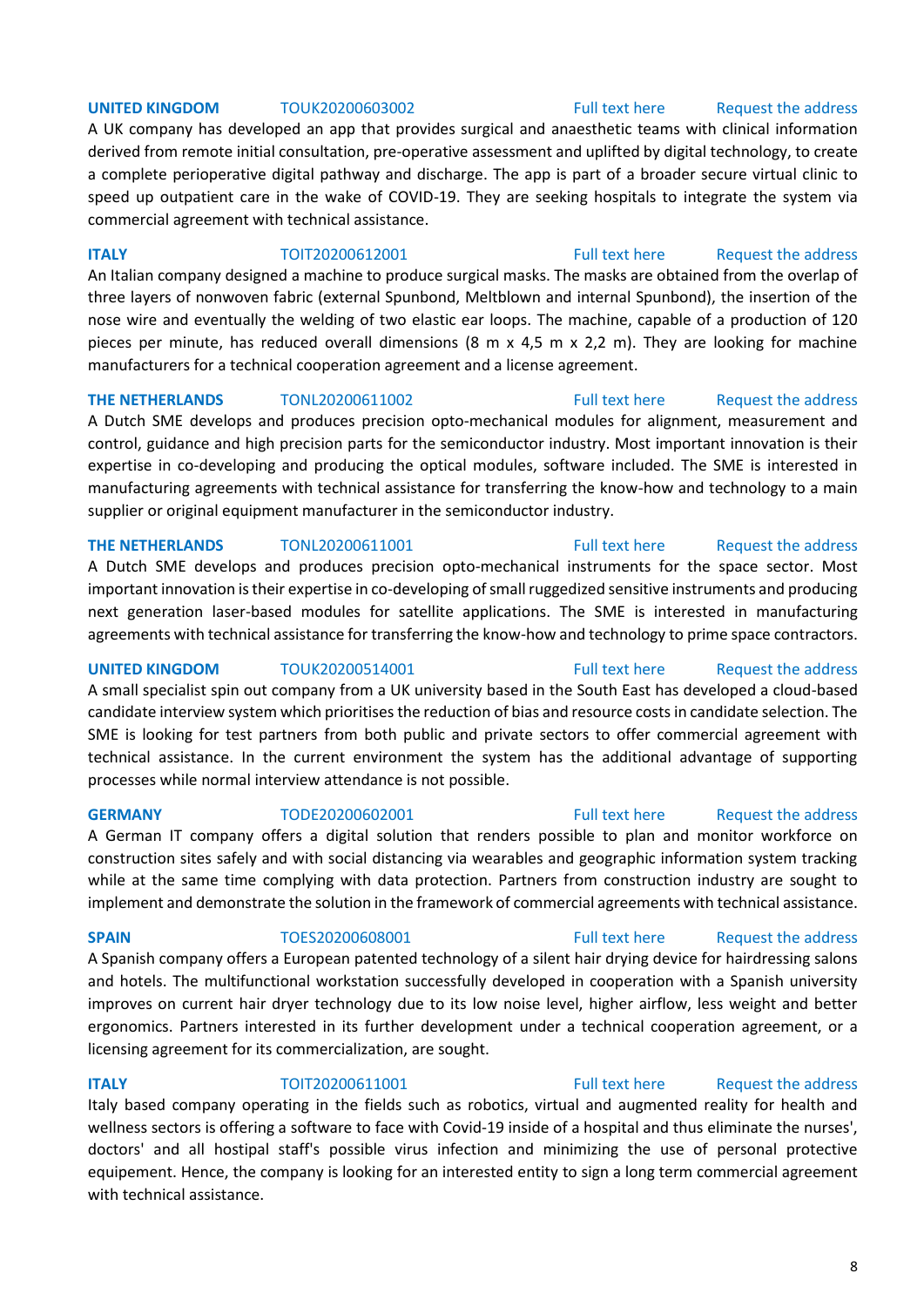### **SERBIA** TORS20200526001 [Full text here](https://een.ec.europa.eu/tools/services/PRO/Profile/Detail/c3f9b204-e068-4ef3-9719-fd923c5c040b) Request the address

A Serbian company has developed an innovative hypodermic safety needle. The advantages compared to the existing safety needles are: provides protection during the three operative phases; its ergonomic concept allows for single-hand use; the production costs of this safety needle and of a standard needle are identical; and the production cost is 5 to 15 times lower than of existing safety needles. The company seeks partners for a joint venture or a license agreement.

**SPAIN** TOES20200513001 [Full text here](https://een.ec.europa.eu/tools/services/PRO/Profile/Detail/21198c91-c150-42bd-91ed-82ce0baa88d4) Request the address

A Spanish university has patented a solar oven that can be permanently installed outdoors for cooking, heating and/or sterilizing, especially useful for its use in impoverished regions or developing countries. It has been designed to be completely passive, with no energy consumption or fluid incorporation. It can also be used under low or null solar radiation as it allows solar collection and heat storage. They are searching for partners for license and/or commercial agreements.

**SPAIN** TOES20200610002 [Full text here](https://een.ec.europa.eu/tools/services/PRO/Profile/Detail/a9e11deb-4a83-446e-949f-847a4834667c) Request the address A Spanish University has developed a unique system to automatically detect human presence. It uses image analysis algorithms to process the images recorded by the cameras, regardless of physical appearance, including algorithms for visible spectrum cameras and far-infrared cameras. Companies specialized in security and surveillance systems, driver assistance systems, or aerial image analysis sectors are searched for developing and testing a prototype under financial agreement.

**SPAIN** TOES20200525001 [Full text here](https://een.ec.europa.eu/tools/services/PRO/Profile/Detail/e11a3587-e4a3-4e23-a7fa-f7b9f29d48da) Request the address

Researchers have developed a bi-colour optical fibre pyrometry for measuring high temperatures in hard-toaccess environments, such as the machining processes with machine tools. It is based on measurements in two spectral bands and uses conventional communications fibres, a single type of photodetector, power meter and other of communications components improving the sensitivity and reduces by more than half the costs of the system. Looking for license and/or technical cooperations agreements.

A Spanish university has developed a novel device that consists of a micrometric structure formed by the action of several intertwined electrode combs. The shape and the focal point of the microlenses are tunable by means of the individual voltage control of each comb. It has been designed for autostereoscopic and plenoptic capture systems. In order to further develop this technology, the university is looking for partners to work under technical cooperation, license or financial agreement.

**SPAIN** TOES20200610001 [Full text here](https://een.ec.europa.eu/tools/services/PRO/Profile/Detail/049bf4b8-db8a-4bb6-a643-ab621f49c118) Request the address A Spanish University has developed an innovative real-time detection system for technical energy losses throughout distribution networks. The system is conceived as several electronic smart meters located in the customers' installation of energy distribution networks. The University is currently looking for potential partners from the smart grid sector such as distribution system operators and smart meters' manufacturers to work under license agreement.

## A Spanish University has developed a new smart energy technology: a power-over-fiber system based on optical fibers for data transmission and remote powering. Insensitive to high magnetic fields, it's ideal in extreme areas with high electromagnetic interferences or lightning protection. The University is seeking companies manufacturing wind turbines or monitoring power plants to develop a prototype adapted to their needs under financial or technical cooperation agreement.

**SPAIN** TOES20200305002 [Full text here](https://een.ec.europa.eu/tools/services/PRO/Profile/Detail/10310f71-177f-4199-838f-60100aaf222e) Request the address A Spanish university research group has developed a disruptive method that allows the magnetization of oocytes and embryos by means of the union of nanoparticles to their external layer. This allows their manipulation without physical contact minimizing errors and reducing costs in the assisted reproduction techniques. Biotech

# **SPAIN** TOES20200513004 [Full text here](https://een.ec.europa.eu/tools/services/PRO/Profile/Detail/73ca0cec-f01a-40b4-9b95-8ceaca1a483f) Request the address

# **SPAIN** TOES20200610003 [Full text here](https://een.ec.europa.eu/tools/services/PRO/Profile/Detail/bbfc355c-cb75-4b26-a55d-cb2adc9832ae) Request the address